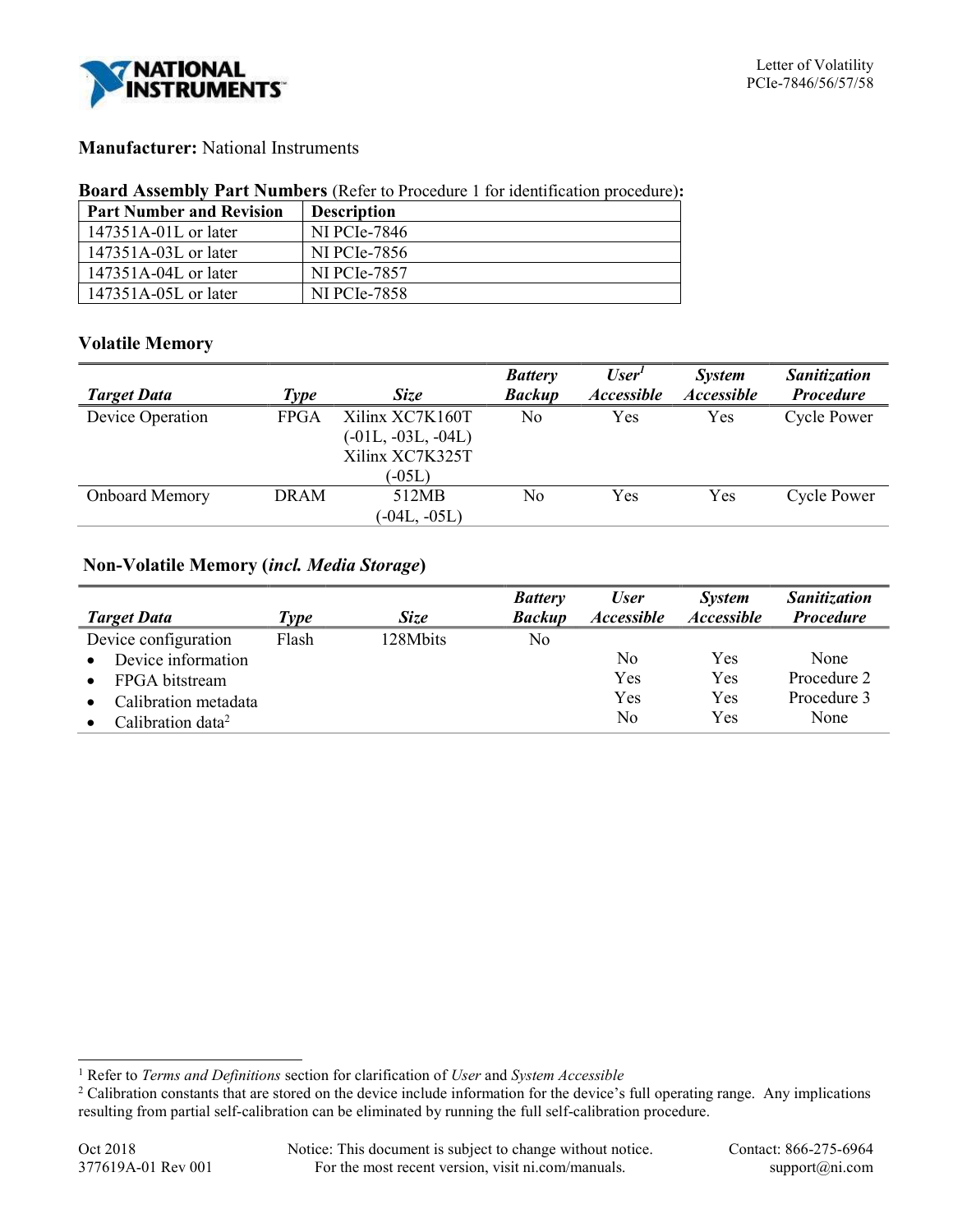

## Procedures

### Procedure 1 –Board Assembly Part Number Identification:

To determine the Board Assembly Part Number and Revision, refer to the label applied to the surface of your product. The Assembly Part Number should be formatted as "P/N: 147351a-##L", where "a" is the letter revision of the assembly and "##" are numbers that identify the model from the Board Assembly Part Numbers table.

## Procedure 2 - Device Configuration Flash (FPGA bitstream):

You can use the NI-RIO Device Setup utility to erase the FPGA bitstream data. For more details, visit ni.com/info and enter the infocode fpgaflashclr.

### Procedure 3 - Device Configuration Flash (Calibration Metadata):

The user-accessible areas of the Device Configuration Flash are exposed through a calibration Applications Programming Interface (API) in LabVIEW. For more details, visit ni.com/info and enter the infocode rseriescalclr.